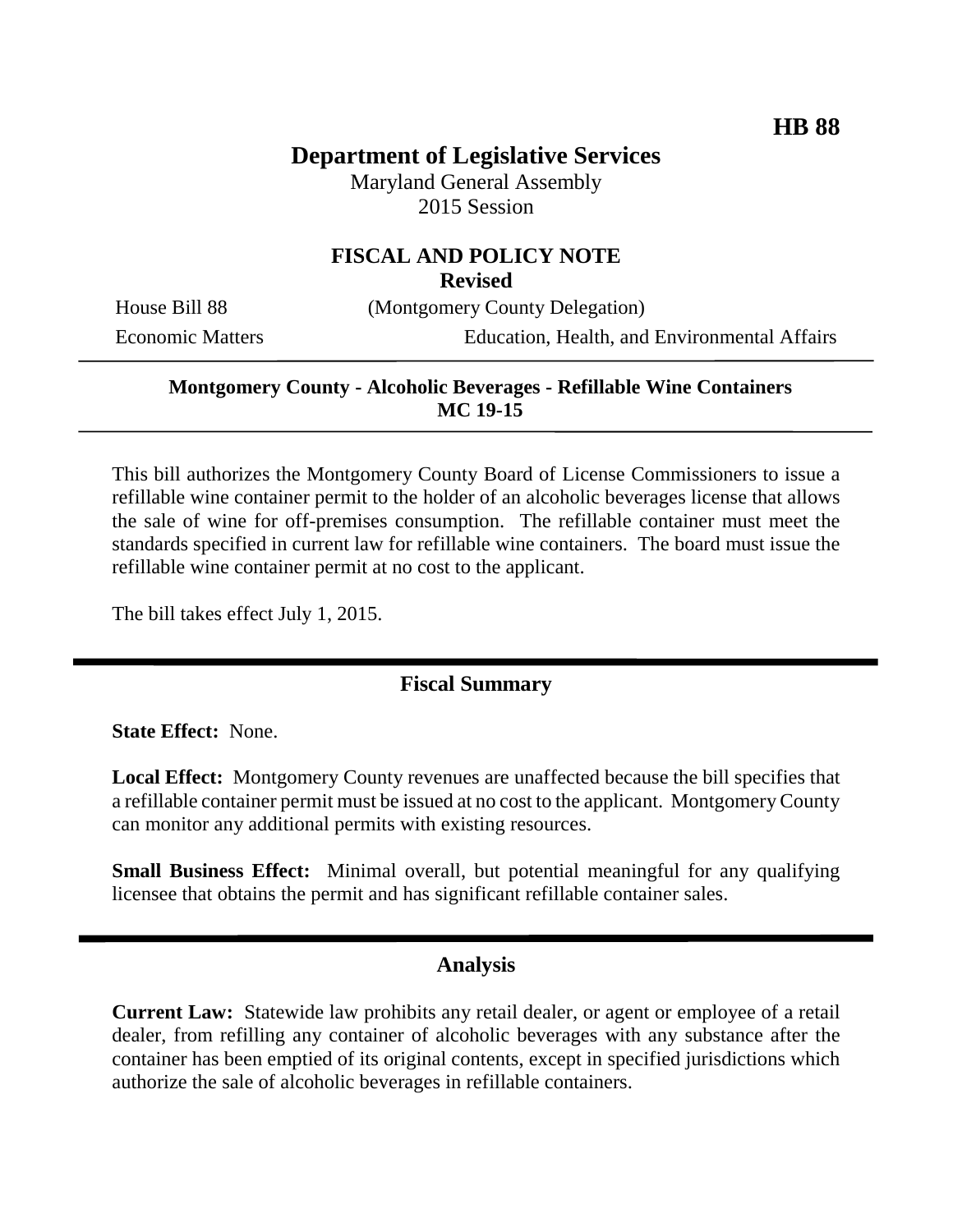Chapter 518 of 2014 standardized requirements for refillable containers used in the sale of draft beer or wine for off premises consumption across the State. A permit holder may refill a refillable container originating from inside or outside the State that meets the following requirements, as well as any other standards for refillable containers adopted by the Comptroller.

- A refillable container for beer must have a capacity of not less than 32 ounces and not more than 128 ounces and must bear a label stating that the contents of the container are perishable and should be refrigerated immediately and consumed within 48 hours after purchase.
- A refillable container for wine must have a capacity of not less than 17 ounces and not more than 34 ounces.
- A refillable container used for beer or wine must (1) be sealable; (2) be branded with an identifying mark of the seller of the container; (3) bear a specified federal health warning statement; (4) display instructions for cleaning the container; and (5) bear a label stating that cleaning the container is the responsibility of the consumer.

The Montgomery County Board of License Commissioners is authorized to issue a refillable container permit to the holder of a Class B or Class D beer and light wine license. This permit entitles the holder to sell draft beer for consumption off the licensed premises in a refillable container with a capacity of not less than 32 ounces and not more than 128 ounces.

**Background:** In the retail alcoholic beverages industry, refillable containers are commonly called "growlers."

In fiscal 2014, there were 993 total licenses issued for use in Montgomery County that authorize the sale of wine.

## **Additional Information**

**Prior Introductions:** None.

**Cross File:** None.

**Information Source(s):** Comptroller's Office, Montgomery County, Department of Legislative Services

HB 88/ Page 2